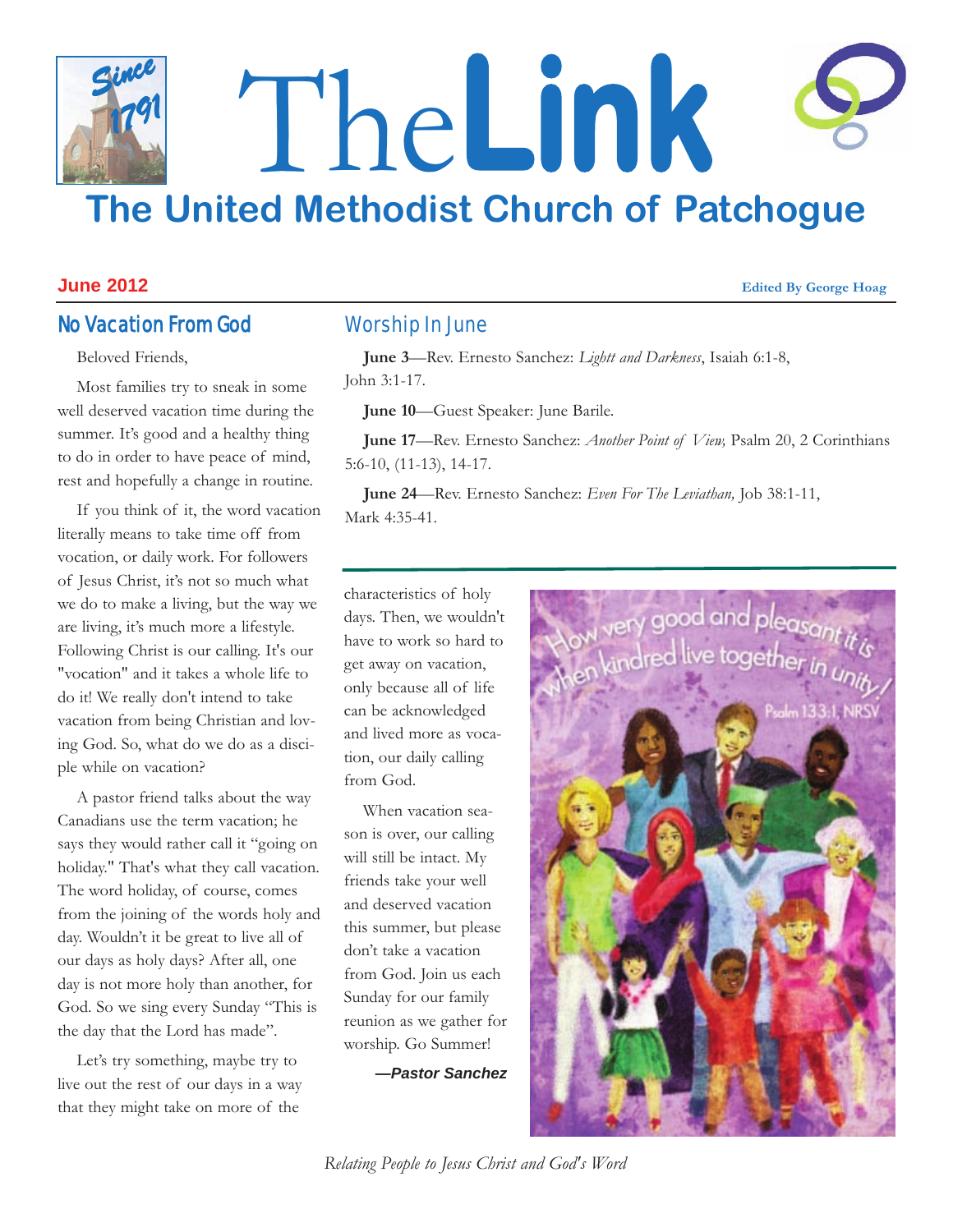

# *For Guidance:*

Lisa D., Barbara McAllister, Ray Clark, Cat Placement and Rescue, Michael Dellazizzi and family, Michael Amarati, Philip Demacos, Joanne, Robert C. Hiene, the Americo Family, Rose Conti, Holly Nelson, Lisa Prince, Joan, the Neuman family, Wilfredo Franco, Mary (co-worker of Betty Rice), Monica, Patrick Keena, Sheila Dreaper, Rubano, Sofia and her family, John Casale, Our Troops and Veterans; Dean and family, Rachel Nason, Carlos Alvarado, Tim, Paul, Christine, Carol Moore, Raquel Miller, Emma Easley, Tom, Mike, Matt, Brian, Justin, Ray Anderson, Lori, Irene Catalino, Justin and Dean Angell, Pat, Lisa, Ben and baby Anna, Heather Reiss, James Wright's Grandmother, Barry Burrell, Linda, Stephen Martin, Lori Purificato, Ashley Lauren, Jose Garcia, for those in our church community who are fighting against cancer; Linda Morgan, Luigi, Maureen, Tom Mansfield and friends, Emma Evelend, Lisa, Barbara Rago, Catherine Weber's aunt, Esmeralda Coppola, Carmen Marrero, Loriann, David, Kathleen Russo, Alicia Evans, Debbie Holand, Jemma, Barbara, Katie, Anna, Suzanne, Amanda Garcia, Doris May, Margaret, Lois, Laurie, Bonnie Smith, Debbie Turpeau, Julio, Marvin Rice, Arthur Rice, Lisa, Paul Walkawitz, Debbie, Tom Kerr, Laura Jacobs, Mr. Dominic and family, Mrs. Snick, Sarah and Justin Tann for a healthy pregnancy and birth of their first child; Barbara Jehle, Elise Gavrock, Steve, June Barile, Luke Gonzalez, Debbie Reading, Lisa, Anna, Ben Gentry, Ted Dew, and for comfort and healing for Raymond and Randy Prince on the passing of Tina Prince, the Elam Family, Paula Rowe, Susan McDowell and Jennifer Femister and family.

### *These Who are Hospitalized:*

Josh Boneventure, Frank, Nana Grace, Nancy Marshall, Bertha Smith, Lee Hollowell, Mary Payne, Harry Watson, Debbie Fiore, John Vanderzalm, Layden John Clark, Mary Zatorski, Dan, Ernest Boyd, Chris, Phil Ianello, Emily, Earl Hartsfield, Mike D., Joseph Hawthorne, Emma Rasley, Angelo, Kelly Seeman, Rebecca Hendersen, Gil Brown, Pat Ward, Pat, Christina Broom, Barbara Asmus, Susanna Davies-Pepper, Todd Skwirz, Mike Welsh, Joyce Ferrante, Kathleen Russo, Caroline Moore, Amelia McCarthy, Corinne Burdett, Pat Bayne, Ronald Mansell, Linda Carrol, Pat Q. Bayne, Gail Devery, Carmelo Espiritu, Doc McNight, and Maureen Grippi.

### *These at Home:*

George Hoag, Joseph Weinzettle, Natalie Burnett-Lynch, Kathleen Chodorski, Kyra McCarthy, Debi DelRossi, Belle Barile, Tom Furman, Lisa Lopez, Dorotea Sanchez, Mary Jones, Timothy Oliva's Aunt Susan, John Krulger, Shelly Granger, Marie Lino, Marta, Donna Herrick, Philip Rudolph, Jytte & Nils Sorensen (Geri Sheridan's relatives in Denmark), Robert Dodge and Suzanne Olivotti-Dodge, Sandy Burrell, Ted Davies, John Casale, Mr. O'Keefe, Lorraine Greco, Emily Navidad, the Moultrre Family, Kim Farrel's daughter, Ceil Witt, June Barile's parents, Muriel Vilar, Guillermina Alverio (Pastor Sanchez's mother,) Catherine Interrante, Arthur Rice, Conrad Queen.

*\* Please contact the Church Office if someone should be removed or added.*

### *These who are in Rehab or Nursing Care Facilities:*

**Alice Zahnd** in Patchogue Nursing Center, 25 Schoenfeld Blvd., Patchogue, NY.

**Hazel Nargi** in McPeak's Adult Home, 286 N. Ocean Ave., Patchogue.

**Rachel Nason** in McPeak's Adult Home, 286 N. Ocean Ave., Patchogue.

**Ester Davies** in Brookhaven Health Facility, Room 78D, 801 Gonzolla Drive, E. Patchogue, 631-289-3150.

Peter Moor in Veteran's Home at Stony Brook University Hospital, Stony Brook, NY.

*Pray for our church and her future directions!*



# Hear Our Sermons and Watch Our Services Online

Click on the Links at www.PatchogueUMC.org

Note that the next **Link** will be a combined July-August edition. The deadline for contributions is June 15. Please e-mail your copy to gbhoag@optonline.net.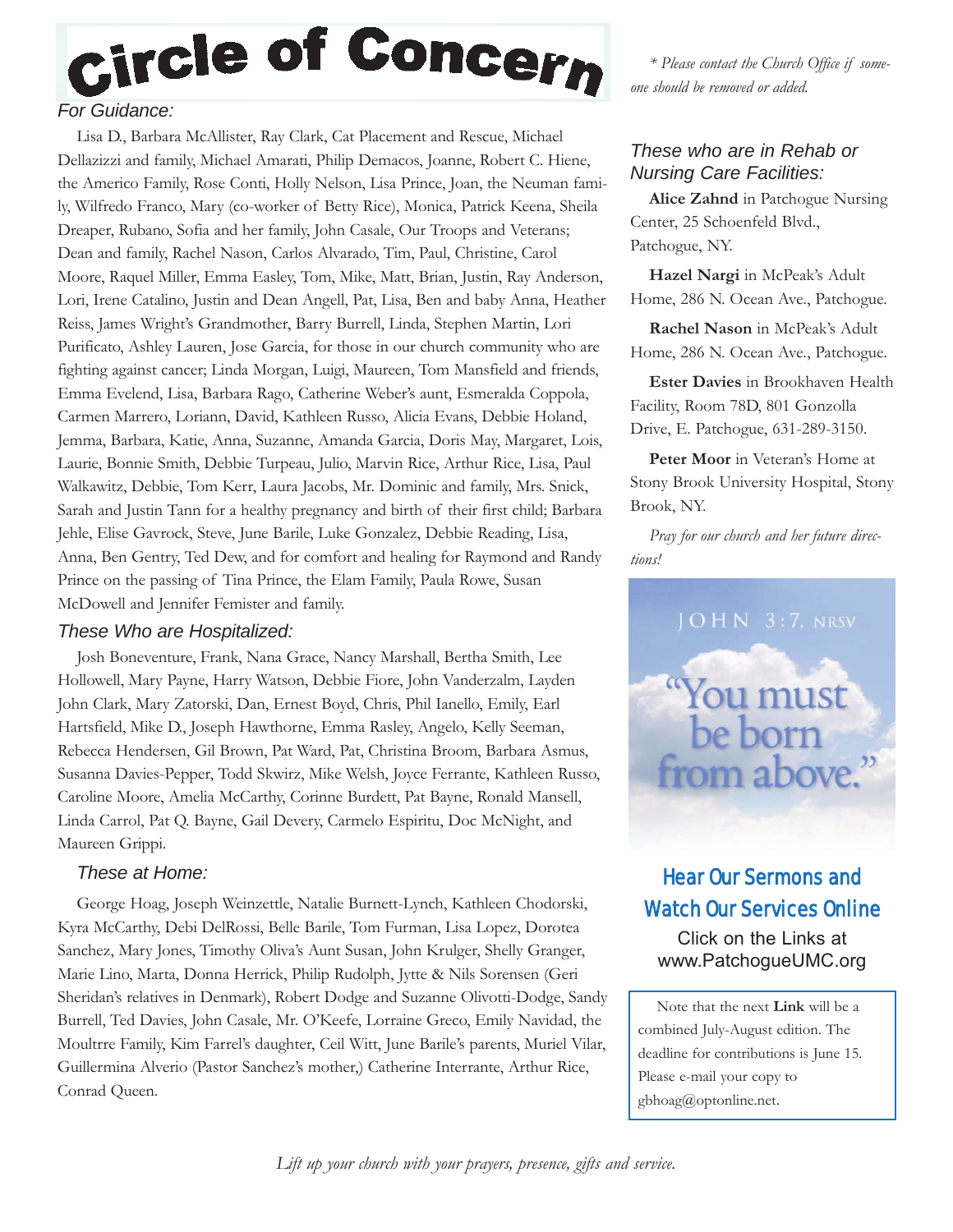# **Stewardship**

Spring brings warmth and the greenery that make it a season of joy and rebirth. The pulse of our church seems to quicken as we look forward to the many activities planned for this spring and summer.

The first Saturday of June will be busy for our MYF. That morning the Peanut Butter and Jelly Gang will meet at the Commack UMC at 8 AM to make sandwiches for the hungry here on Long Island. They had to postpone May to June 2. They would like to thank all those who donated items for May. The donations are appreciated and will be used on the second. The support of our congregation bolsters their resolve on an early Saturday morning. Please continue to provide peanut butter, jelly, bread, sandwich bags, paper towels and plates. A box for these donations is in the office. Our MYF will continue to help feed some l30,000 people each week here on Long Island.

Our MYF are proud to have provided funds for two cleft-palate operations through the Smile Train Mission. There is a Junior MYF for our younger teenagers that is co-ordinated by Raquel Miller. Adventure Land in Farmingdale is one of the Jr. MYF events coming this July. The entire MYF will enjoy a beach day this summer – date to be announced. They are planning to go to Splish Splash in August. Everyone is invited to join the MYF for any of these events. With so many busy youth, confirming dates for events takes time. If you are interested in joining them at an event please contact Carla Gibson, MYF Leader, at 750-3557.

Steve Rice has organized a Bowl Athon for Saturday June 2 from 7-9 PM. It will take place at the Patchogue 40 Lanes Bowling Alley on Division Street, kitty corner to the Long Island Railroad Station. The \$20 fee allows you to bowl all night, shoes, two pieces of pizza and a soda. It will be great fun. If you can not make it, a donation would be appreciated. The MYF and other bowlers will be asking for sponsors. Please help them out and come join us for a night of family fun while raising funds for the church.

Steve Rice obtained the carnations given to all our mothers who attended church on Mother's Day. They were given to honor his mother, Betty, and all our mothers.

Bob Prince coordinated the Mother's Day Plant Sale. The geraniums enhanced the beauty of our sanctuary.

The Davies family would like to thank those good stewards who help Ted to get to see his bride, Ester, of more then seventy years. Ester is at the Brookhaven Health Care Facility on Gazzola Drive, East Patchogue. Barbara Becker & Jean Miller, Trudy and Tom Mansfield, Bob Prince, Bob Rogers and I have been getting these two together each day, when possible. Barbara recently found a blurb in the ADVANCE "Archives" section stating that Ester's l7th birthday party in l923 was attended by a certain Frederick Davies.

Sunday afternoon June 3 is our church picnic at the Holtsville Ecology site from l:30 to 5 PM. The United Methodist Men host the picnic. If you can bring salads, chips or desserts it would be appreciated. See you there!

Wesley Dinners served almost l00 dinners last month to some 50 people. The cost of preparing these meals is reduced substantially thanks to Island Harvest. Lenny Pearson and volunteers pick up food that is used by Wesley Dinners and the Food Pantry.

Barbara Becker would like to begin serving daily lunches for school children this summer. Many children depend on free school lunches. When the summer vacation begins, these lunches end. The Federal government will subsidize the lunches, if we can provide the site and volunteers to serve. Island Harvest will provide the prepared food, even pizza. We need volunteers who can serve these lunches Monday through Friday from l2–1 PM. Please consider volunteering so that hungry children can get at least one good meal a day. Call Barbara at 475- 1792 to volunteer to follow Christ's request to "feed my lambs."

A new refrigerator was purchased by a prominent church family to replace a failing one in the kitchen. It will save the church money through being more efficient. Thank you.

The Patchogue Village Community Garden has provided a 4' x 10' plot to our church at the Bay Ave. site. Carol Kirschner will design and co-ordinate the growing of vegetables in our plot. Our Confirmation Class will help tend to it fulfilling a community service project. They will be growing vegetables for Wesley Dinners and the Food Pantry. If you can help work with members of our Confirmation class, please speak with Carol 732-7670 or Barbara Becker 475-1792.

Our Membership Secretary, Carolyn Willis and Lola Schwartz have been toiling to upgrade our membership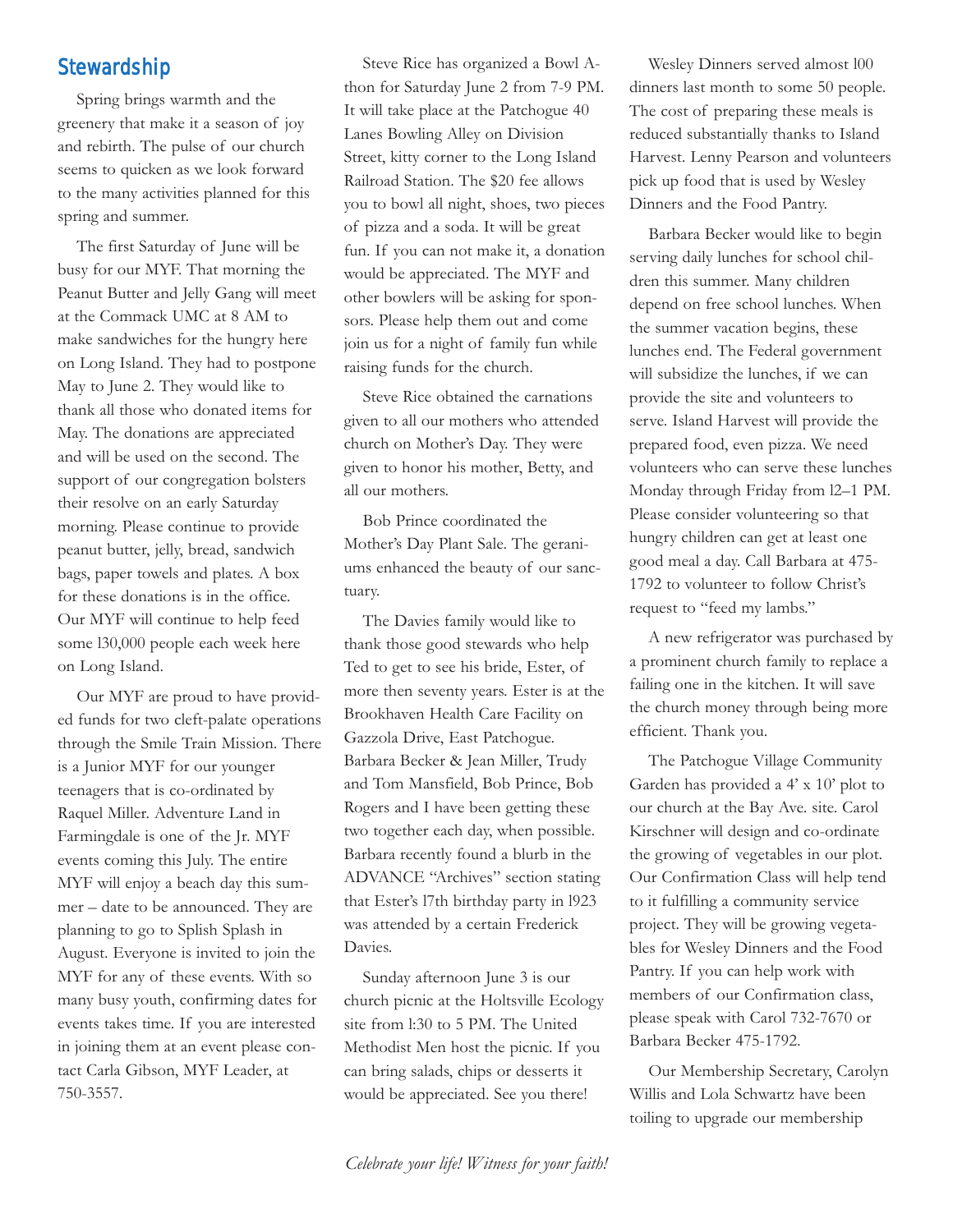rolls. Thanks to their hard work the rolls are finally being brought up to date. Two hundred letters have been sent out so far, asking absent members if they want to remain on the church rolls. To date only some thirty answers have been received. Return addressed and stamped envelopes are provided for your privacy. We understand that members have busy lives and may not get around to answering the letter. If we do not hear from you after two years of trying, the Conference dictates that your name be removed from the rolls. Please reply to the letter!

The Golf Outing was to be held on May l6, after this article went to press. A report will be in next month's LINK.

May you enjoy the bounty that God provides you in the coming months of summer.

Please keep your church in mind by keeping your tithes up to date this summer. We thank you.

# *—Dave Hollowell, Stewardship* General Conference Wrap

United Methodists from five continents addressed a wide range of challenging issues, including church structure and human sexuality, and engaged in an Act of Repentance toward indigenous people during their 10-day legislative gathering.

Meeting in the Tampa Convention Center, steps away from the waters of Tampa Bay, the 988 delegates recalled through worship, song and sermon the healing and transforming ministry of Jesus beside the Sea of Galilee.

As storms on the Sea of Galilee alarmed the disciples, so too, conflicttice issues troubled the delegates and some 4,000 visitors and staff. Perhaps the most surprising lightning strike occurred at 4:30 p.m. on May 4, the final day of the assembly, when the delegates received word from the church's supreme court that a major piece of legislation regarding restructuring violated the denomination's Constitution.

Afterward, Bishop Larry M. Goodpaster of the Charlotte (N.C.) Area, outgoing Council of Bishops president, sought to comfort a frustrated assembly at the start of the evening session. "God always provides a way," he said.

In addition to restructuring and the Act of Repentance, General Conference addressed a wide range of topics during its April 24-May 4 gathering. The delegates:

Retained the church's position regarding homosexuality, deciding not to adopt language that would have said United Methodists are not of one mind on this issue;

Did away with "guaranteed appointments" for clergy;

Rejected a proposal for setting aside a bishop to serve as full-time president of the Council of Bishops;

Entered into full communion with a number of historically black pan-Methodist denominations;

Approved making the United Methodist Women an autonomous organization rather than operating it under the church's missions agency;

Created a national ministry plan for Pacific Islanders;

ing stands on structure and social jus- *Continued on Page 7* Adopted a \$603.1 million budget for the 2013-2016 period.

#### **Human sexuality**

One of the most troubling actions occurred May 3 when some 100 people entered the plenary area following the defeat of an effort to add a statement to the Social Principles that urged unity and co-existence in spite of opposing views on homosexuality.

The assembly retained the current stance saying the denomination considers all persons are "individuals of sacred worth [however, the church] does not condone the practice of homosexuality and considers this practice incompatible with Christian teaching."

Indiana Bishop Michael Coyner, presiding officer, adjourned the May 3 morning session after only 20 minutes as the singing of protesters made it difficult to conduct business.

When the assembly gathered after a longer-than-planned lunch break, Kansas Bishop Scott Jones, was the presiding officer for the afternoon session.

Some 100 people seeking changes in denominational policies related to homosexuals gathered around a communion table at the center of the assembly hall.

"I feel your pain," said Germany Area Bishop Rosemarie Wenner, president of the Council of Bishops, in an opening prayer. The Rev. Frank Wulf, a supporter of changing the policies and clergy person from the California-Pacific Annual (regional) Conference, offered a second prayer, asking God for a way for the "broken community [to find] a voice that promotes healing and hope." After the prayers, the demonstrators left peacefully.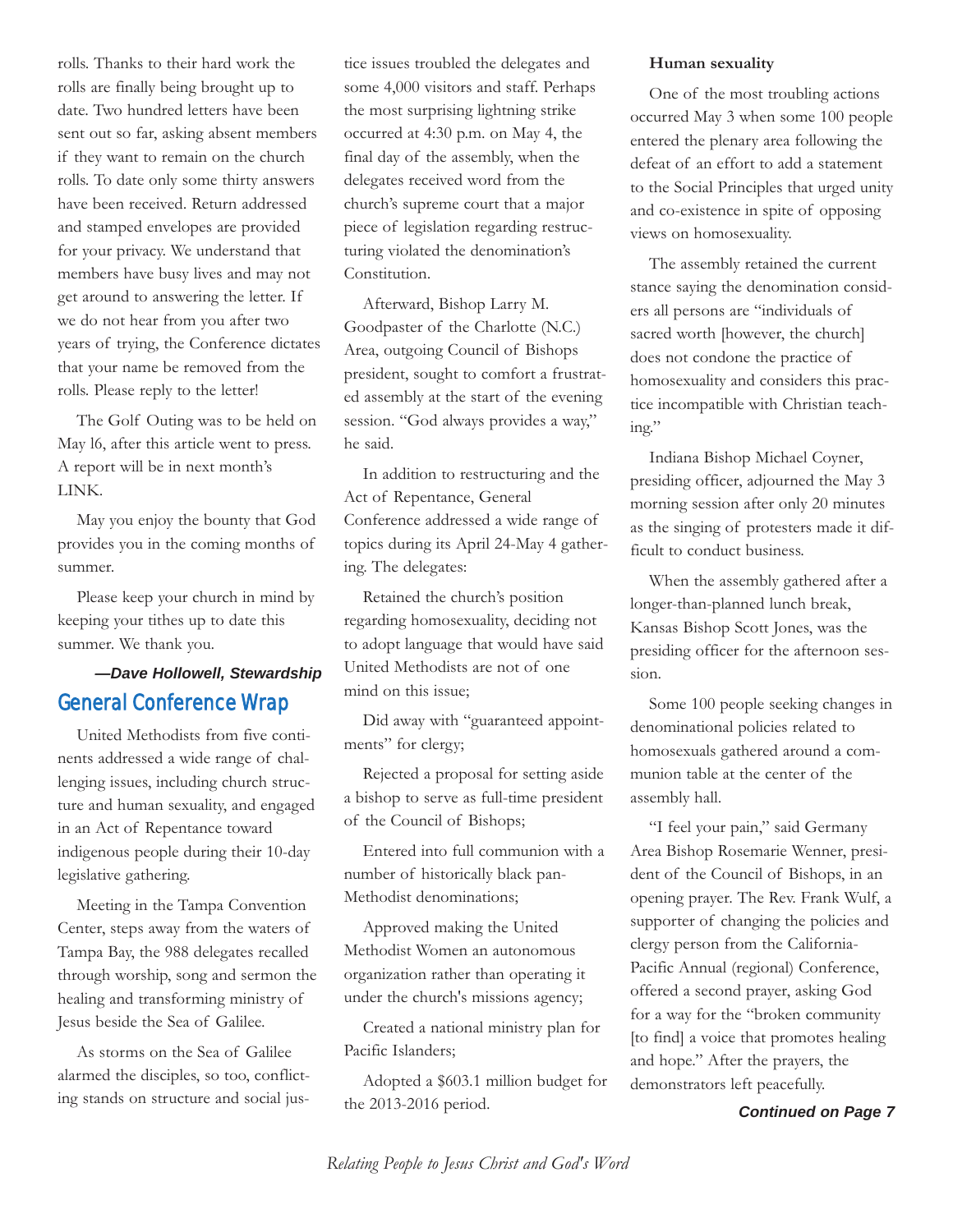# **United Methodist Church of Patchogue June 2012**

| <b>Sun</b>                                                                                                                                                           | Mon                            | <b>Tue</b>                                                                                           | <b>Wed</b> | <b>Thu</b>                                                       | <b>Fri</b>                                                       | <b>Sat</b>                                       |
|----------------------------------------------------------------------------------------------------------------------------------------------------------------------|--------------------------------|------------------------------------------------------------------------------------------------------|------------|------------------------------------------------------------------|------------------------------------------------------------------|--------------------------------------------------|
|                                                                                                                                                                      |                                |                                                                                                      |            |                                                                  | $\boldsymbol{l}$<br>$7:00 p.m. -N/A$<br>$7:30$ p.m.-<br>Recovery | $\overline{2}$<br>7:00-9:00 p.m.-<br>Bowl-a-Thon |
| $\mathfrak{Z}$<br>9 a.m.-Bible Study<br>$10$ a.m. $-$<br>Communion<br>Worship/Sunday<br>School<br>1:30 p.m.-Church<br>Picnic                                         | $\overline{4}$<br>$7 p.m. -AA$ | 5<br>10 a.m.-Noon-<br>Food Pantry<br>6:30 p.m.-ESL<br>7:00 p.m.-AA<br>$7:30$ p.m.-<br>Recovery       | 6          | 7<br>7:30 p.m.-Choir<br>Rehearsal                                | 8<br>$7:00 p.m. -N/A$<br>$7:30$ p.m.-<br>Recovery                | 9                                                |
| <i>10</i><br>9 a.m.-Bible Study<br>10 a.m.-Worship/<br>\Sunday School<br><b>Bible Presentation</b><br>$11:30$ a.m.-<br>Finance/Trustees<br><b>Confirmation Class</b> | 11<br>7 p.m.-- AA              | 12<br>10 a.m.-Noon-<br>Food Pantry<br>6:30 p.m.-ESL<br>7:00 p.m.-AA<br>$7:30$ p.m.-<br>Recovery      | 13         | 14<br>7:30 p.m.-Choir<br>Rehearsal                               | 15<br>7:00 p.m.— $N/A$<br>$7:30$ p.m.-<br>Recovery               | 16<br>9:30 a.m.-UMW                              |
| 17<br>10 a.m.- Worship/<br>Sunday School<br>Sunday School<br>Teacher<br>Appreciation<br>Last Day of Sunday<br>School                                                 | 18<br>7 p.m.-- AA              | 19<br>10 a.m.-Noon-<br>Food Pantry<br>$6:30$ p.m.-ESL<br>$7:00 p.m. -AA$<br>$7:30$ p.m.-<br>Recovery | 20         | 21<br>7:30 p.m.-Choir<br>Rehearsal                               | 22<br>7:00 p.m.— $N/A$<br>$7:30$ p.m.-<br>Recovery               | 23                                               |
| 24<br>9 a.m.-Bible Study<br>10 a.m.-Worship<br>11:30 a.m.-Church<br>Council                                                                                          | 25<br>7 p.m.-- AA              | 26<br>10 a.m.-Noon-<br>Food Pantry<br>6:30 p.m.-ESL<br>7:00 p.m.-- AA<br>$7:30$ p.m.-<br>Recovery    | 27         | 28<br>5:00 p.m.-Wesley<br>Dinner<br>7:30 p.m.-Choir<br>Rehearsal | 29<br>$7:00 p.m. -N/A$<br>$7:30$ p.m.—<br>Recovery               | 30                                               |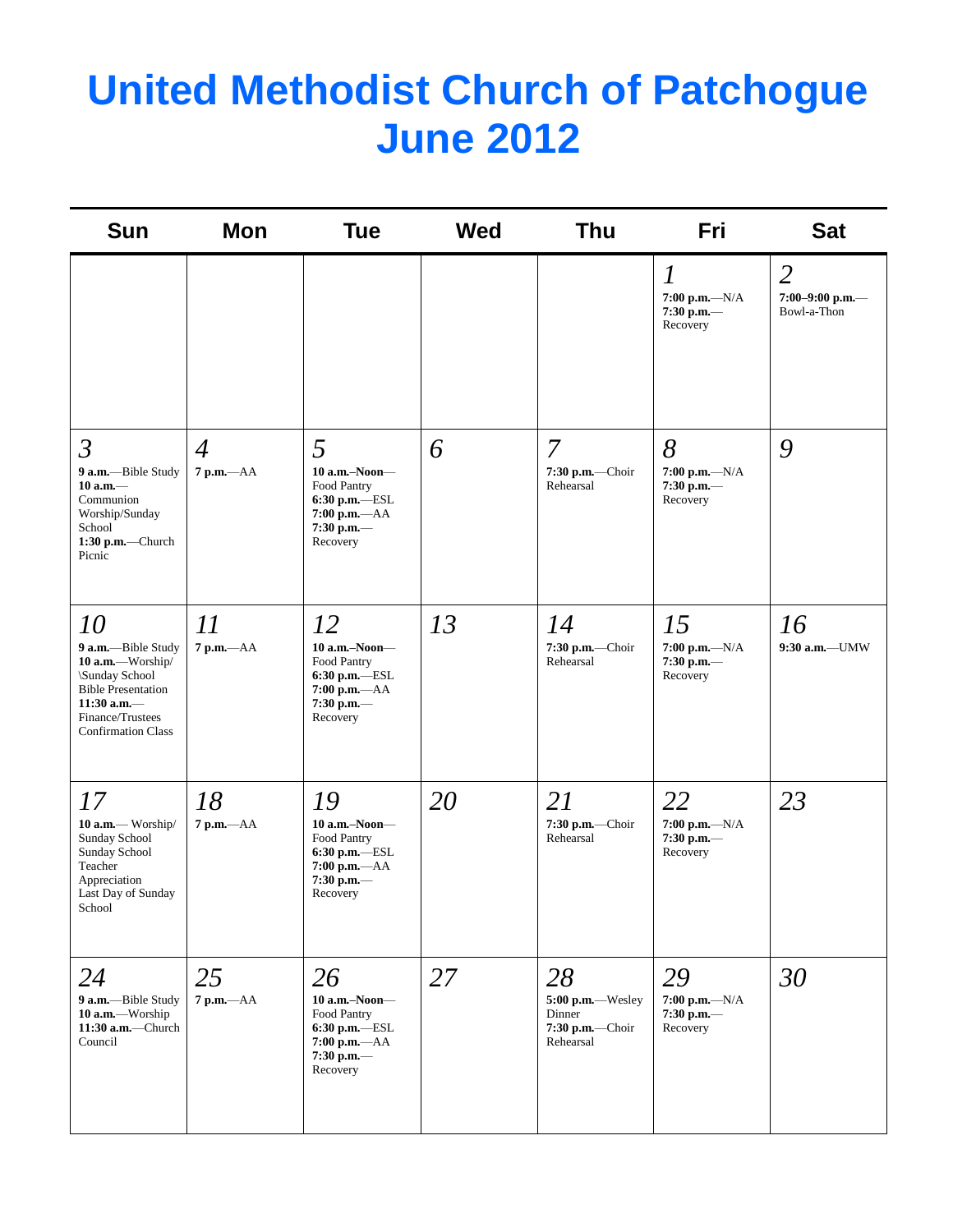**ASSOCIATE'S GOURMET MARKET Experienced Butchers & Caterers for over 20 years Also providing Groceries, Dairy & Produce 1699J Rt. 112 (Olympic Plaza), Medford, NY 11763**



**Phone: (631) 475-1749 Fax (631) 447-5086**

**www.associatemarketli.** 



**PUBLIC RELATIONS CONSULTANTS SPECIAL EVENTS PLANNERS** 

**GERALDINE M. SHERIDAN** 96 EVERGREEN LANE EAST PATCHOGUE, NEW YORK 11772 PHONE/FAX (631) 475-1164

E-mail: sheridan.r.a@worldnet.att.net

TEL. (631) 475-5734 FAX (631) 758-2568

OFFICE HOURS BY APPOINTMENT

### PATCHOGUE FAMILY MEDICAL CARE, P.C.

CHRISTINE M. DOUCET, MD ANDREW S. WANG, DO LAURA E. GIL, RPA-C LYNDIE A. HUGHES, RPA-C **FAMILY PRACTICE** 

130 MEDFORD AVE., (ROUTE 112) PATCHOGUE, NY 11772



"And this is my dad. He begat me."





#### **THE PROPERTY & CASUALTY INSURANCE SPECIALISTS**

**Sandra Morrissey** Office Manager

Sandram@CueBrokerage.com

180 East Main Street, Suite 205 Patchogue, New York 11772 Phone: 631-475-6000 Ext. 139 Toll Free: 800-233-8283 Fax: 631-475-0030 www.CueBrokerage.com

# **WE C A N MA K E A DIFFERENCE**

# Bayport Patchogue Souls Softball Schedule

**Monday June 1** Away at William Floyd Middle School **Monday June 18** at Home **Tuesday June 26** at Home **Tuesday July 3** Away at Saxton Avenue Middle School

### Reminder

In order to keep track of kitchen equipment, as well as tables and chairs from Wesley Hall, anyone wishing to borrow any of these must sign them out in a log kept in the church office. We are currently missing several of the newer white tables and their chairs, as well as some large pots and expensive knives. Unfortunately, we can not always afford to replace them. Thank you!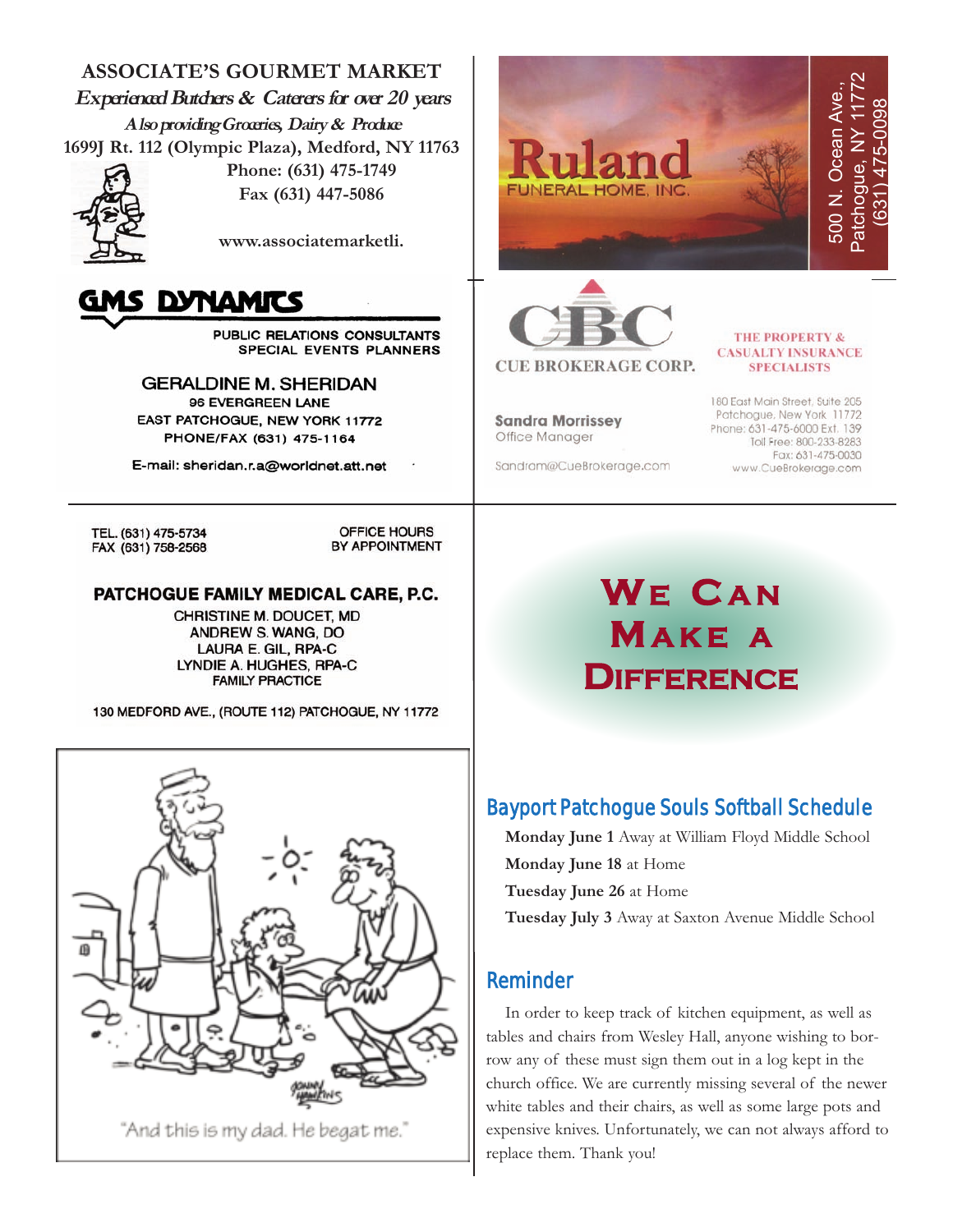# General Conference (from Page 5)

Since only the morning session had been set aside to discuss issues related to human sexuality, the conference did not address petitions calling for changes in the present policy of denying clergy the right to conduct services of union for persons of the same gender or policies prohibiting the ordination and appointment of self-professed practicing homosexuals.

An earlier "holy conversation" on issues related to human sexuality also was cut short because of an extended discussion on the rules.

Difficulties with homosexuality did not originate in Tampa, and the journey through these difficult waters will not end here. Advocates for change proclaimed they will not leave the church; they will live out their calling within the denomination.

### **End to guaranteed appointments**

Many delegates were surprised when the conference placed a proposal that would effectively end guaranteed appointment for clergy on the consent calendar, a device used to expedite legislation when there are fewer than 10 members of a legislative committee opposed to a proposal.

After a few delegates discovered what they had passed, an attempt to reconsider the issue was rejected by a margin of 564 to 373. On May 4, the final day of the meeting, the conference agreed to ask the Judicial Council for a ruling on whether the measure violates the Constitution. That ruling will come at a later meeting of the Judicial Council.

*—Rich Peck, UMNS*

# Why Do We all Have to Think/Believe/Be Alike?

The 2012 General Conference of the United Methodist Church recently concluded its current sessions. (General Conference is held every four years.) This year, as in many years past, a major issue was the church's stance on homosexuality as reflected in the Book of Discipline, which says that the practice of homosexuality is incompatible with Christian teachings. Many Methodists had hoped to change that position, which includes the prohibition on the ordaining of openly gay pastors. Many believe that homosexuality is not a sin, at all, but a reflection of the infinite diversity of God's human creation.

Others vehemently oppose that view, pointing to verses in the Bible, primarily the Old Testament, that forbid homosexual practices, as evidence that it's against God's will.

The recent Conference brought no change on this topic, but what struck me as a shame was the defeat of a resolution to amend the language to say that not all United Methodists agree on this issue. As an article in Faith in Action (newsletter of the Board of Church and Society) stated, "We couldn't even agree to disagree."

Really. Will our denomination founder if we admit that we all don't think alike? Why should we think or believe alike? Our demise could rather come as the result of our failure to behave as followers of Jesus, preferring instead to maintain barriers between us, to insist there is only one right way to believe, to worry more about organizing according to corporate practices, than to be in loving mission and ministry to all the earth. We should be able to be respectful of the wide range of beliefs on this and all issues relating to leading a God pleasing life. Can any of us categorically state we know and understand everything about God? Yikes, I hope not. That would be major hubris and chutzpah.

While I don't agree with those who believe that everything in the Bible is the word of God, I understand why they might believe so, and respect that. I agree with Rev. Robin Meyers, who wrote that "human fingerprints are all over the Bible." I do think we should read and study the Bible prayerfully, but with an understanding of social, historical and cultural context. Much of the taboos and laws compiled in Leviticus or Deuteronomy reflect the needs and practices of an early society in a particular place and time. For example, do you think if a relative tries to convert you to a different religion, you should kill them? Or if your son refuses to obey you once too often, you should stone him? (Hopefully not!)

Let us pay more attention to Jesus' teachings of love, mercy, humility, faith and inclusion, rather than on the appalling human drive to have the only answer, which is another way of saying to have power and control over others. While it may be somewhat correct to say that homosexuality is incompatible with Christian teachings, that does not say it is incompatible with Jesus' teachings.

*—Barbara Becker*